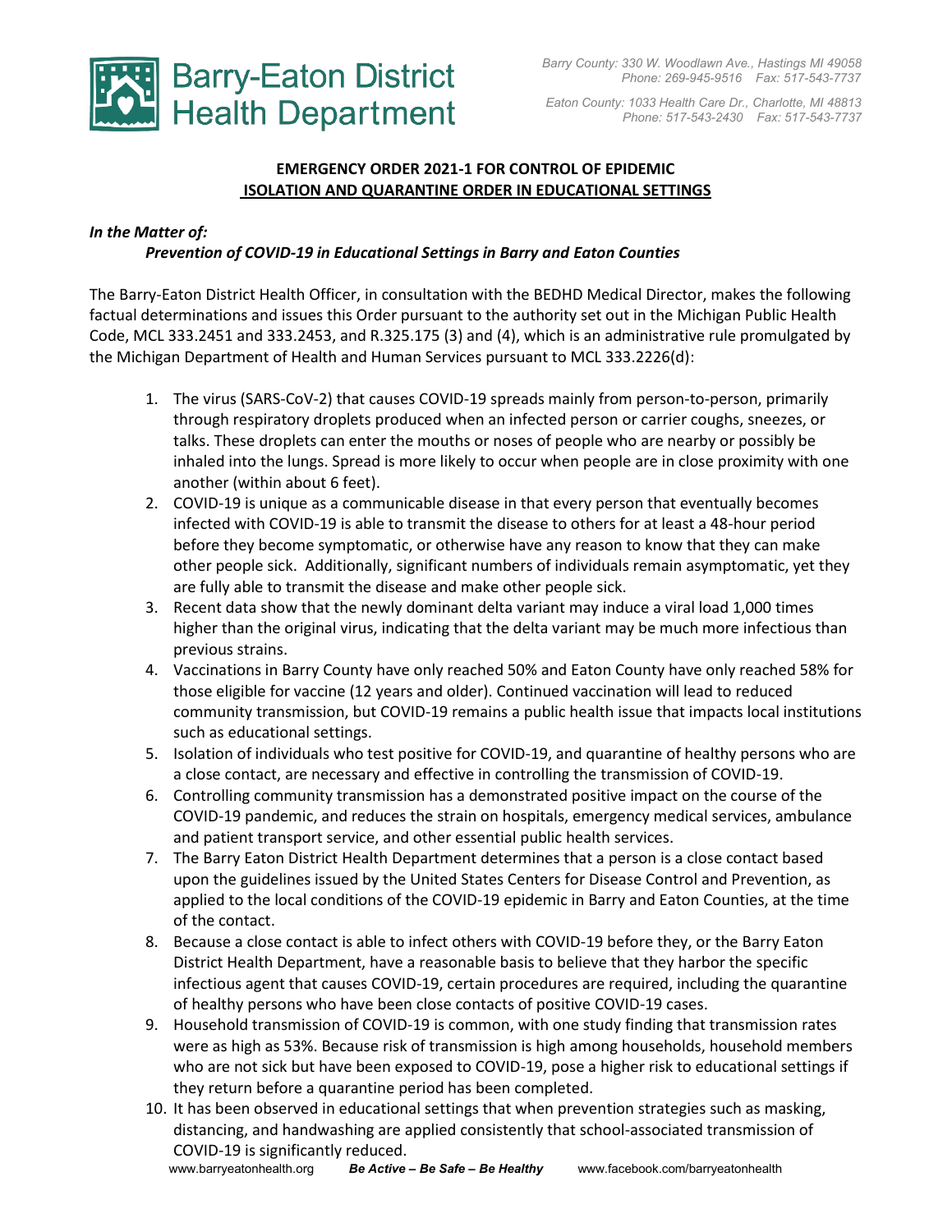- 11. Many students in schools who are identified as COVID-19 cases have competing household exposures, supporting continuation of quarantine for household close contacts who are affiliated with educational settings.
- 12. People infected with the virus that causes COVID-19 are contagious and a risk to others, thus creating an imminent danger of transmission of the disease. Isolating infectious persons for at least 10 days is essential for preventing COVID-19 transmission.
- 13. If failure to quarantine becomes widespread the control of community transmission will become a more significant and imminent public health danger.
- 14. Enforcement of quarantine and guidelines is the responsibility of the local health department and must be compliant with MCL 333.2451 and 333.2453, Public Act 339 and R.325.175(4), which is an administrative rule promulgated by the Michigan Department of Health and Human Services pursuant to MCL 333.2226(d).

**NOW, THEREFORE, IT IS HEREBY ORDERED** that all Educational Institutions and all Persons in Educational Settings must adhere to the following rules:

- 1. All persons identified as confirmed positive cases of COVID-19 must complete a period of isolation for 10 days after either: (a) symptom onset; or (b) specimen collection for persons who were asymptomatic when tested.
- 2. Persons identified as positive cases must cooperate with identification of close contacts who would have been at high risk of exposure during the period beginning 2 days before symptom onset (or specimen collection) and continuing through the date interviewed by case investigators. Positive cases must identify and provide contact information for close contacts.
- 3. Household close contacts of COVID-19 cases are required to quarantine for at least 10 days after last exposure to a COVID-19 case. A household member's last exposure may be the final day of isolation of the COVID positive household member.
- 4. All Persons in Educational Settings in close contact with a COVID-19 case must comply with quarantine requirements as outlined in 5, 6, 7, and 8.
- 5. If strict mitigation measures are not in place, including universal masking, all close contacts are required to quarantine for 10 days from the date of last exposure.
- 6. If strict mitigation measures, including universal masking are in place, persons who are close contacts and have maintained a distance between 3ft and 6ft can remain in school, but must be notified of the potential exposure, must wear a mask, and monitor for symptoms daily for 14 days.
- 7. If strict mitigation measures, including universal masking are in place, persons who are close contacts and have had a contact within 3 feet may do any of the following:
	- a. Quarantine for 10 days and continue to self-monitor for symptoms until 14 days;
	- b. Quarantine for 7 days, take a COVID-19 test on day 6 or 7, and return to school after a negative result is reported, and continue to self-monitor for symptoms until 14 days;
	- c. A school may choose to offer a serial testing option ("Test to Stay") that allows students to continue attending school after testing daily. A school electing this option, must present a protocol for approval to the Barry-Eaton District Health Department and make the protocol available to the public.
- 8. In accordance with Public Act 339 of 2020, an employee who has close contact with an individual who tests positive for COVID-19 shall not report to work until 1 of the following conditions is met:
	- a. The 10 day quarantine period has passed since the employee last had close contact with the individual.
	- b. The employee is advised by the local health department that they have completed their period of quarantine.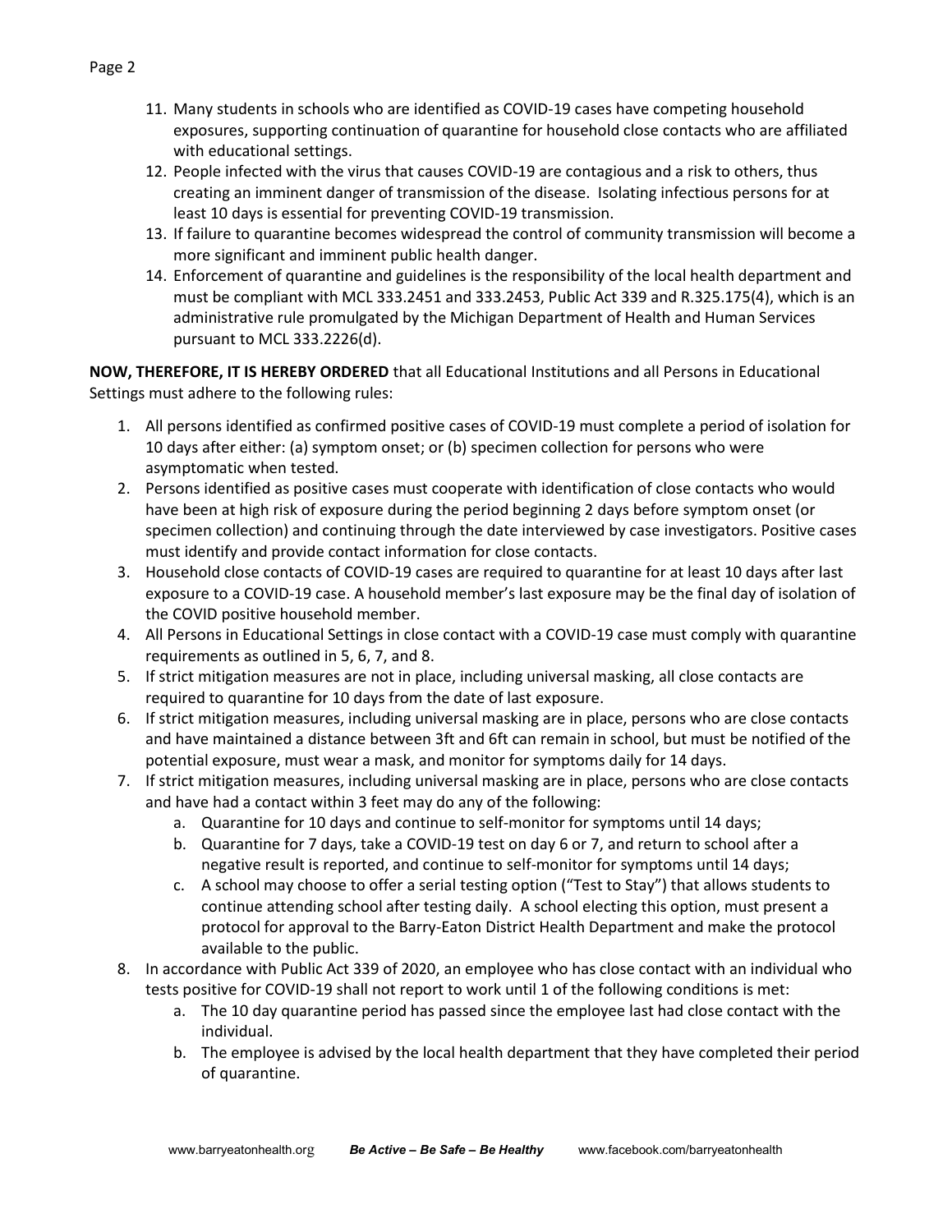- 9. When probable or confirmed cases are identified among staff, students, or visitors to a school, representatives of the relevant organization must support case investigation and contact tracing, by helping to identify and provide contact information for persons who:
	- a. Were excluded from the organization's facilities; or
	- b. Might have had opportunity for exposure to COVID-19.
- 10. The contents of this Order shall be published to the members of the public at large by all reasonable means available.
- 11. Schools must disseminate, publish, and post this Order so that it is visible to all staff, students, attendees, or visitors.

**IT IS FURTHER ORDERED** that the following terms shall have the following definitions for purposes of this ORDER:

a. "COVID-19 case" is defined by the August 2020 interim position statement published by the Council for State and Territorial Epidemiologists (CSTE) Executive Board and referenced in the Michigan State and Local Public Health Standard Operating Procedures. For the purposes of this Order, a person must meet the confirmed or probable case definition as defined by CSTE and be documented in the Michigan Disease Surveillance System as a COVID-19 case. The CSTE definition can be found at the following site:

https://cdn.ymaws.com/www.cste.org/resource/resmgr/ps/positionstatement2020/Interim- 20- ID02\_COVID-19.pdf

- b. "Close contact" means being within 6 feet of someone who is a COVID-19 case for a total of 15 minutes or more.
- c. "Educational Institutions" or "Educational Settings" is broadly defined and includes but is not limited to, youth camps, youth programs, childcare centers, preschools, primary through secondary schools, vocational schools. This definition includes educationally affiliated extracurricular activities such as school athletics and field trips.
- d. "Fully vaccinated persons" means persons for whom at least two weeks has passed after receiving the final dose of an FDA-approved or authorized COVID-19 vaccine.
- e. "Household close contact" means a close contact that lives with a COVID-19 case in a shared dwelling with common kitchen or bathroom facilities. In dwellings with shared kitchen or bathroom facilities occupied by 20 or more unrelated persons, households are defined by individuals who share a bedroom.
- f. "Persons in Educational Settings" means students, teachers, administrative staff, attendees, volunteers, coaches, camp leaders, and other employees or volunteers of Educational Institutions.
- g. "Prior to facility entry" means in a setting within the institution that limits co-mingling, provides for safety and security, and is a location other than the classroom.
- h. "Face mask" or "facial covering" means a tightly woven cloth or other multi-layer absorbent material that closely covers an individual's mouth and nose. The following are NOT considered face masks or facial coverings in compliance with this order: mesh, netting, lace, or material that is see-through.

**IT IS FURTHER ORDERED** that this Order shall not apply to the following persons who are close contacts in Educational Settings:

- 1. Persons who were a confirmed or probable COVID-19 case in the past 90 days and have been cleared from isolation.
- 2. Fully vaccinated persons. Fully vaccinated persons are encouraged to receive a COVID-19 test 3-5 days after exposure.

### **IT IS FURTHER REMINDED** that:

# Page 3